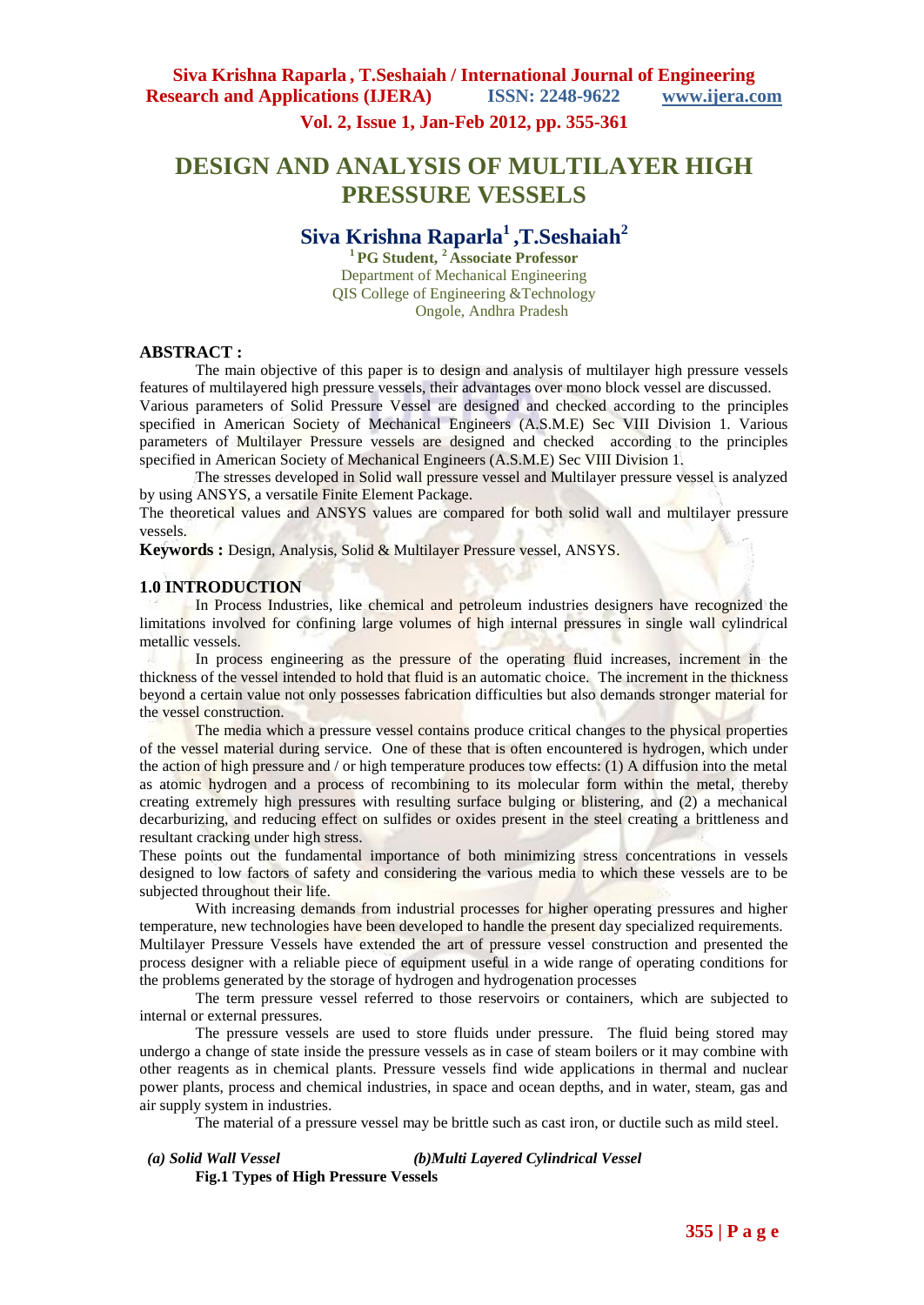# **Siva Krishna Raparla , T.Seshaiah / International Journal of Engineering Research and Applications (IJERA) ISSN: 2248-9622 www.ijera.com**

### **Vol. 2, Issue 1, Jan-Feb 2012, pp. 355-361**

High Pressure vessels are used as reactors, separators and heat exchangers. They are vessel with an integral bottom and a removable top head, and are generally provided with an inlet, heating and cooling system and also an agitator system. High Pressure vessels are used for a pressure range of 15  $N/mm<sup>2</sup>$  to a maximum of 300 N/mm<sup>2</sup>. These are essentially thick walled cylindrical vessels, ranging in size from small tubes to several meters diameter. Both the size of the vessel and the pressure involved will dictate the type of construction used.

A solid wall vessel consists of a single cylindrical shell, with closed ends. Due to high internal pressure and large thickness the shell is considered as a "thick" cylinder. In general, the physical criteria are governed by the ratio of diameter to wall thickness and the shell is designed as thick cylinder, if its wall thickness exceeds one-tenth of the inside diameter. A solid wall vessel is also termed as Mono Block pressure vessel.

#### **2.0 DESIGN OF MULTILAYER HIGH PRESSURE VESSEL**

Multi layer vessels are built up by wrapping a series of sheets over a core tube. The construction involves the use of several layers of material, usually for the purpose of quality control and optimum properties. Multi layer construction is used for higher pressures. It provides inbuilt safety, utilizes material economically, no stress relief is required. For corrosive applications the inner liner is made of special material and is not considered for strength criteria. The outer load bearing shells can be made of high tensile low carbon alloys.

### **2.1 DESCRIPTION OF THE PROBLEM**



## **Fig. 2 A typical Multilayer Pressure Vessel to be designed**

### **2.2 Design Objectives**

- 1. To show that multilayer pressure vessels are suitable for high operating pressures than solid wall pressure vessels.
- 2. To show a significant saving in weight of material may be made by use of a multilayer vessel in place of a solid wall vessel.
- 3. To show there may be a uniform stress distribution over the entire shell, which is the indication for most effective use of the material in the shell.
- 4. To check the suitability of using different materials for Liner shell and remaining layers for reducing the cost of the construction of the vessel.
- 5. To verify the theoretical stress distribution caused by internal pressure at outside surface of the shell and to ascertain that the stresses do not reach yield point value during testing.
- 6. Finally check the design parameters with FEM analysis by using ANSYS package to ascertain that FEM analysis is suitable for multilayer pressure vessel"s analysis.

## *2.***3 Design Considerations**

- 1. A multilayer Vessel is designed to ASME Code Section VIII division I.
- 2. A Safety Factor of **"3"** on Ultimate Tensile Strength is considered in the design of the multi layer shell only. For other parts the Factor of Safety is taken as "4" at room temperature.
- 3. A joint efficiency of 100% for longitudinal seam on liner shell is taken.
- 4. 100% radiography for longitudinal seam of liner shell.
- 5. Fully ultrasonic test for dished end plates is considered.
- 6. Dished ends to be stress relieved after attachment of boss, nozzle etc.,
- 7. The longitudinal welds in a multilayered shell were staggered.
- 8. The number segments (longitudinal welds) in a layer are taken as "3".
- 9. The coefficient of weld shrinkage is taken as 10%.(From Davis R.L, "Circumferential welds in Multilayer Pressure Vessel" Paper .70-WA/PVP-6.)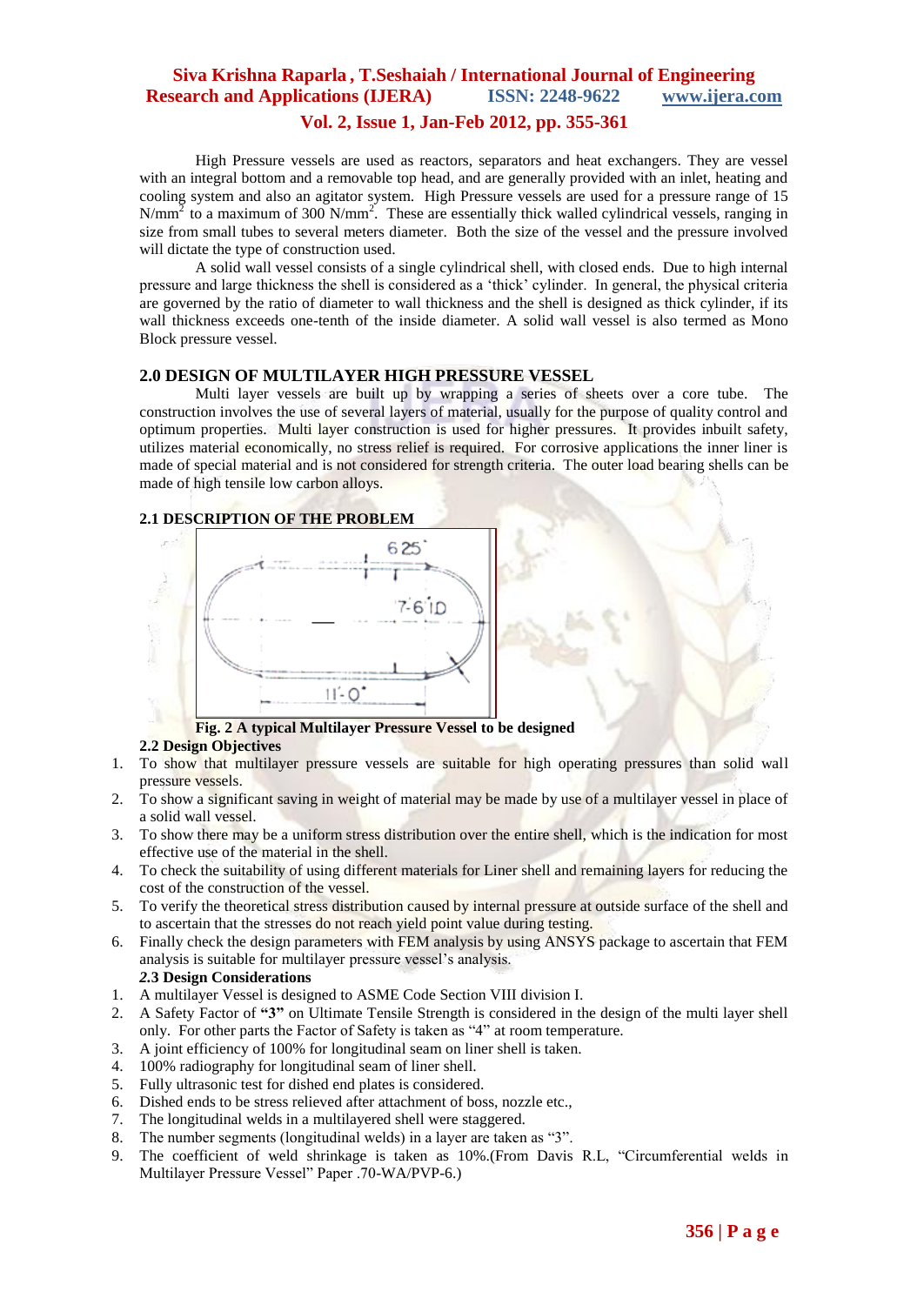## **Siva Krishna Raparla , T.Seshaiah / International Journal of Engineering Research and Applications (IJERA) ISSN: 2248-9622 www.ijera.com Vol. 2, Issue 1, Jan-Feb 2012, pp. 355-361**

10. The thickness of the liner shell is taken as 12 mm.

11. The thickness of subsequent layers is 6 mm.

## **3.0 DESIGN DATA OF THE VESSEL:**

| Design Pressure P            | $\overline{\phantom{a}}$ | $21$ N/mm <sup>2</sup> , Hydrogen. |
|------------------------------|--------------------------|------------------------------------|
| Design Temperature, T        | $\overline{\phantom{0}}$ | $20^0C$                            |
| Hydrostatic Pressure $P_H$ - |                          | 27.3 $N/mm^2$                      |



**Fig 3 Drawing of Multilayer Pressure Vessel**

#### CASE 1: MATERIALS OF CONSTRUCTION

| Description         | Material                         | of<br>Type<br>Steel | <b>UTS</b><br>(Min)<br>N/mm <sup>2</sup> | YP (Min)<br>$N/mm^2$ |
|---------------------|----------------------------------|---------------------|------------------------------------------|----------------------|
| <b>Shell Liner</b>  | 515<br><b>SA</b><br><b>GR 70</b> | Austenitic          | 492.9                                    | 267.6                |
| <b>Shell Layers</b> | 515<br><b>SA</b><br><b>GR 70</b> | Austenitic          | 492.9                                    | 267.6                |
| <b>Dished Ends</b>  | 515<br><b>SA</b><br><b>GR 70</b> | Austenitic          | 492.9                                    | 267.6                |

CASE 2: MATERIALS OF CONSTRUCTION

| Description         | Material        | Type of Steel       | $UTS$ (Min)<br>$N/mm^2$ | $YP$ (Min)<br>N/mm |
|---------------------|-----------------|---------------------|-------------------------|--------------------|
| Shell Liner         | SA 515 GR<br>70 | Austenitic          | 492.9                   | 267.6              |
| <b>Shell Layers</b> | SA 212 GR<br>В  | <b>Carbon Steel</b> | 490.0                   |                    |
| Dished Ends         | SA 515 GR<br>70 | Austenitic          | 492.9                   | 267.6              |

#### CASE 3: MATERIALS OF CONSTRUCTION

| Description  | Material                         | of<br>Type<br>Steel    | <b>UTS</b><br>(Min)<br>$N/mm^2$ | YP<br>(Min)<br>$N/mm^2$ |
|--------------|----------------------------------|------------------------|---------------------------------|-------------------------|
| Shell Liner  | 515<br>SА<br><b>GR 70</b>        | Austenitic             | 492.9                           | 267.6                   |
| Shell Layers | 204<br>SА<br>GR <sub>C</sub>     | Low<br>Carbon<br>Alloy | 525.0                           |                         |
| Dished Ends  | 515<br><b>SA</b><br><b>GR 70</b> | Austenitic             | 492.9                           | 267.6                   |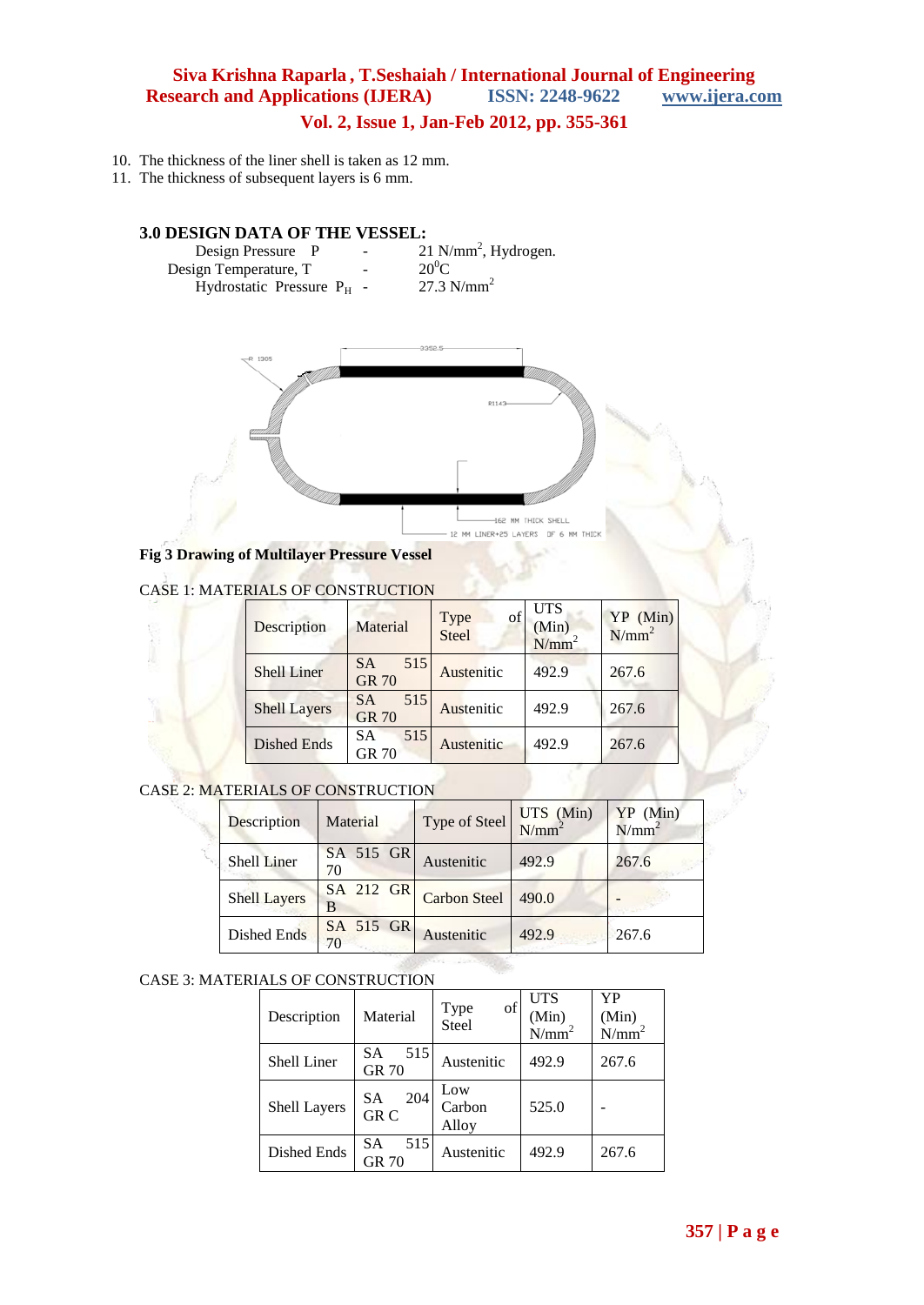# **Siva Krishna Raparla , T.Seshaiah / International Journal of Engineering Research and Applications (IJERA) ISSN: 2248-9622 www.ijera.com**

**Vol. 2, Issue 1, Jan-Feb 2012, pp. 355-361**

For all the three cases, Allowable Stress values:<br>Shell Liner & Layers : 164 N/mm<sup>2</sup> Shell Liner & Layers ; Dished Ends : 123  $N/mm<sup>2</sup>$ 

## **4.0 STRUCTURAL ANALYSIS RESULTS 4.1 Solid Wall Pressure Vessel**



**Fig: 4 Finite Element Model of Solid Wall Fig: 5 Stresses in X-Direction. Pressure Vessel in ANSYS 11.0** 



**Fig:7 Stresses in Z-Direction.**

**4.2 Multi Layer Pressure Vessel**









Fig: 8 Finite Element Model of Multi Layer Fig: 9 Stresses in X- Direction **Pressure Vessel in ANSYS 11.0**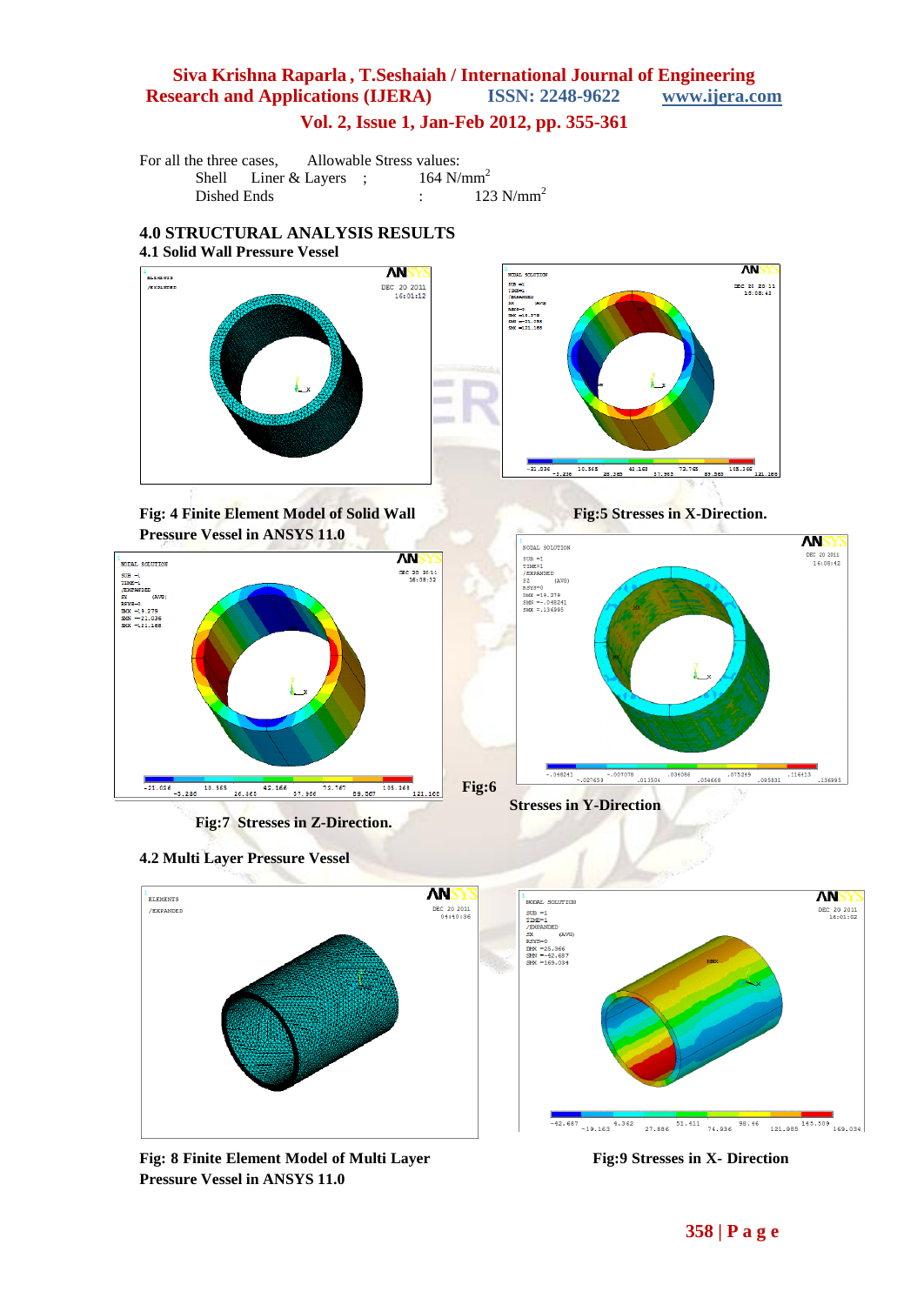## **Siva Krishna Raparla , T.Seshaiah / International Journal of Engineering Research and Applications (IJERA) ISSN: 2248-9622 www.ijera.com Vol. 2, Issue 1, Jan-Feb 2012, pp. 355-361**

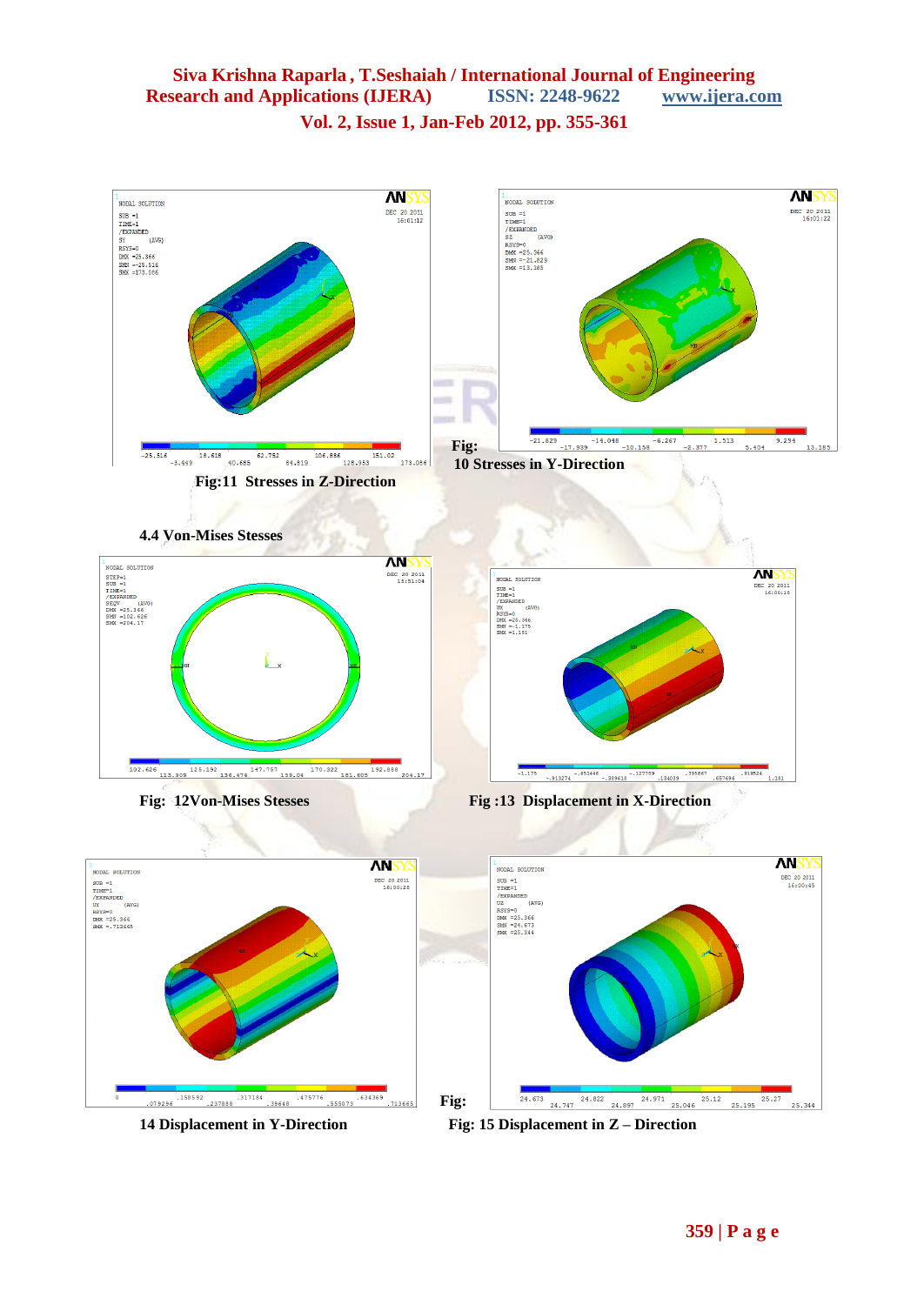## **Siva Krishna Raparla , T.Seshaiah / International Journal of Engineering Research and Applications (IJERA) ISSN: 2248-9622 www.ijera.com Vol. 2, Issue 1, Jan-Feb 2012, pp. 355-361**



### **5.0 C O N C L U S I O N S The following conclusions are drawn from the above work**

- 1. There is a percentage saving in material of 26.02% by using multilayered vessels in the place of solid walled vessel**.** This decreases not only the overall weight of the component but also the cost of the material required to manufacture the pressure vessel. This is one of the main aspects of designer to keep the weight and cost as low as possible.
- 2. The Stress variation from inner side to outer side of the multilayered pressure vessel is around **12.5%,** where as to that of solid wall vessel is **17.35%.** This means that the stress distribution is uniform when compared to that of solid wall vessel. Minimization of stress concentration is another most important aspect of the designer. It also shows that the material is utilized most effectively in the fabrication of shell.
- 3. Theoretical calculated values by using different formulas are very close to that of the values obtained from ANSYS analysis. This indicates that ANSYS analysis is suitable for multilayer pressure vessels.
- 4. Owing to the advantages of the multi layered pressure vessels over the conventional mono block pressure vessels, it is concluded that multi layered pressure vessels are superior for high pressures and high temperature operating conditions.